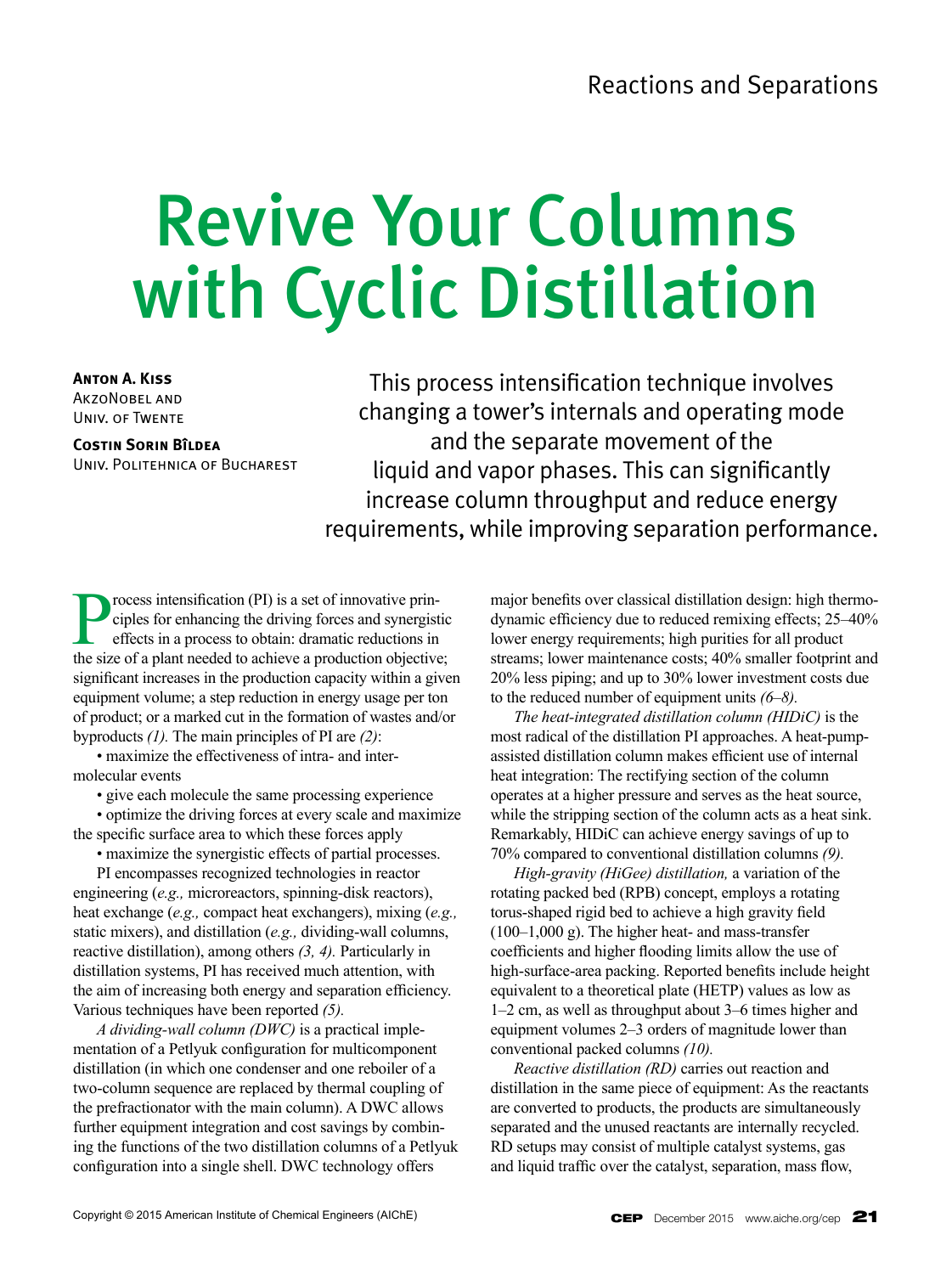# Reactions and Separations



**▲ Figure 1.** Cyclic distillation works by alternating a vapor-flow period (a) with a liquid flow-period (b) and then repeating with another vapor-flow period (c). The darkening color from the bottom to the top indicates the liquid-phase concentration gradient across the plates of the column. Source: Adapted from *(12).*

and enthalpy exchange — all optimally integrated in a single processing unit. As a proven technology, RD has been applied industrially to equilibrium-limited reactions (*e.g.,* synthesis of methyl tert-butyl ether [MTBE], tert-amyl methyl ether [TAME], and acetates), with demonstrated benefits that include better conversion and selectivity, less waste and byproducts, and typically more than 40–50% savings in capital and operating costs *(5).*

All of these distillation techniques employ the conventional continuous countercurrent contact of the vapor and liquid phases flowing simultaneously through the column. This article gives an overview of an alternative operating mode — known as cyclic distillation — based on separate phase movement. It explains the principle of operation, design and control methods, and main benefits and limitations, and it discusses some industrial applications. Cyclic distillation can be rather easily implemented in existing columns by simply changing the internals and the operating mode, thus bringing new life to old towers.

## **The evolution of cyclic distillation technology**

References to periodic (cyclic) operation of distillation columns go back to the early 1960s, when M. R. Cannon introduced the idea of cyclic operation in distillation, liquidliquid extraction, and particle separation *(11).* Cycling operation can be implemented in several ways.

The simplest method is controlled cycling (Figure 1), which involves alternating between a vapor-flow period, when the thrust of the rising vapor prevents liquid downflow, and a

liquid-flow period, when the liquid flows down the column, moving from each tray to the tray below *(12).* This type of operation requires no downcomers, so the plates are simpler, cheaper, and more flexible. A timer controls the opening and closing of the valve in the vapor line connecting the reboiler to the distillation tower. Separate phase movement and lack of mixing between the liquid from different trays (which have different compositions) improve distillation performance.

Several researchers successfully tested this mode of operation experimentally in columns equipped with conventional internals for several separations, such as:

- benzene/toluene, using brass and mesh-screen plates *(13)*
- methyl-cyclohexane/*n*-heptane, using packed-plates *(14)*
- acetone/water, using sieve trays *(15)*
- methanol/water, using conventional stages *(16, 17)*.

These early results demonstrated important advantages of the cyclic operation mode — capacity and tray efficiency higher than conventional distillation. This allowed higher feed rates to be processed and enabled the required separation to be achieved using lower energy input (with the same number of trays) or fewer trays (at the same energy input).

The experimental results also proved the limitations of the cyclic operation mode. In particular, the separate movement of the liquid and vapor phases becomes difficult with higher numbers of trays. At the time, it appeared there was "hardly any hope that distillation towers with much more than 10 trays [could] be operated effectively in the cycling mode" *(18).* Several solutions to the problem of the incomplete separation between the liquid and vapor flows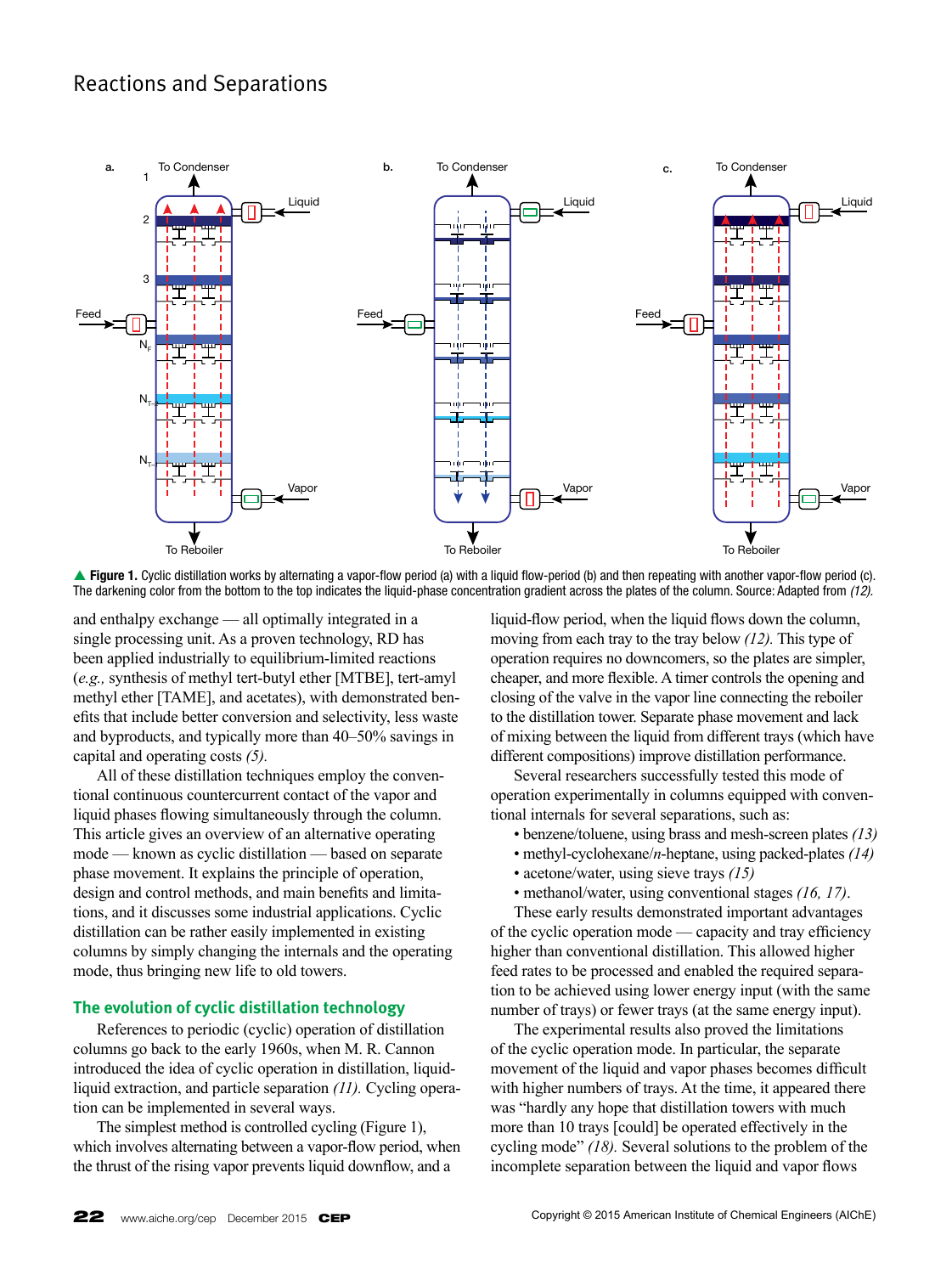were suggested, such as the use of external manifolds to equalize the pressure between trays at the beginning of each liquid-flow period *(19)* and trays with inclined surfaces that introduced time delays in liquid flow *(20).*

A real breakthrough, however, was achieved only recently, when a new type of tray designed specifically for cyclic operation was invented *(21).* These trays (Figure 2) have valves and sluice chambers located under the trays *(22).* During the vapor-flow period, the valves are closed and the liquid stays on the tray. During the liquid-flow period, the valves open and the liquid flows from the tray to the sluice chamber below. When another vapor-flow period begins, the sluice chamber opens and the liquid flows to the empty tray below. This type of tray eliminates the complications related to the larger number of trays.

The early simulation and design models of cyclic distillation were developed at a time when the available computing power was low and expensive. Consequently, the accuracy of the results was limited. The models considered only binary mixtures and employed drastic simplifying assumptions, such as linear equilibrium, infinite reboiler, and negligible condenser holdup *(16, 17, 19, 23, 24).* Later studies *(12, 21, 22)* relaxed those assumptions and provided more realistic models. In addition, noniterative design algorithms were recently suggested and applied for mixtures with general nonlinear vapor-liquid equilibrium (VLE) *(12, 22, 25).*

These developments — the availability of reliable design and control methods, increased computing power, and the introduction of specialized hardware that allows separate phase movement — have spurred renewed interest in cyclic distillation.

#### **Principle of operation**

Cyclic operation can be achieved by controlled cycling, stepwise periodic operation, a combination of these two methods, or stage switching.

*Controlled cycling* (described earlier) is the preferred scheme, because it is the simplest from both the construction and the operating points of view. The equipment is the same as in conventional distillation (shell, trays, condenser, and reboiler), and the length of each period can be easily regulated by a cycle timer and one automatic valve in the vapor line between the reboiler and the distillation tower (or in the direct steam-injection line).

*Stepwise periodic operation* uses trays fitted with an inlet and an outlet that are normally opened and closed by on-off valves, and a side reservoir large enough to contain one tray's holdup. The trays have no downcomers, but they can be completely emptied through their outlet directly into the reboiler. During the vapor-flow period, the condensate is sequentially collected in the reservoirs. At the end of the vapor-flow period, the bottom product is removed from the



**Figure 2.** Trays designed for cyclic distillation feature valves and a sluice chamber below the tray. During vapor flow, the valves are closed and the liquid remains on the tray. During liquid flow, the valves open and the liquid flows from the tray to the chamber below. When the next vapor-flow period begins, the sluice chamber opens and the liquid flows to the empty tray below. Source: Adapted from *(22).*

reboiler, the content of all trays is moved to the reboiler, and the content of the reservoirs is transferred to the corresponding tray. Then, a new cycle begins. Stepwise periodic operation directly manipulates the liquid flow, thereby circumventing the hydrodynamic problems that occurred in early columns operated in the controlled-cycling mode.

*Stage switching* employs several vapor nozzle stages, a reboiler, and a condenser that are connected by a complicated pipeline network and on-off valves. A cyclic change in the network structure is achieved by opening and closing relevant valves. The placement of the stages relative to each other is not important, as long as they are above the reboiler and below the condenser — which could improve the flexibility of the system at the expense of complexity and need for thermal insulation.

The remainder of the article focuses on controlled cycling with simultaneous tray draining, since this operating mode was proven to be feasible in an industrial environment.

From the outside, a cyclic distillation column looks like a typical tower in a chemical plant. However, the crosssectional view of the inside of a cyclic distillation column (Figure 3, next page) reveals the absence of downcomers and the presence of different internals that allow for efficient, separate phase movement.

The operating cycle of a cyclic distillation column with simultaneous tray draining consists of two segments:

• a vapor-flow period, during which vapor flows upward through the column and liquid descends from the sluice chambers to the tray beneath

• a liquid-flow period, during which vapor flow is stopped, reflux and feed liquid are supplied to the column, and liquid travels downward from each tray to the sluice chamber below.

If the vapor velocity exceeds the weeping limit, the liquid does not overflow from tray to tray during the vaporflow period (Figure 1a). When the vapor supply is interrupted, the liquid drops by gravity to the sluice chamber (Figure 1b). When the vapor supply is started again, the sluice chambers open, and the liquid is transferred by gravity to the tray below (Figure 1c).

*Article continues on next page*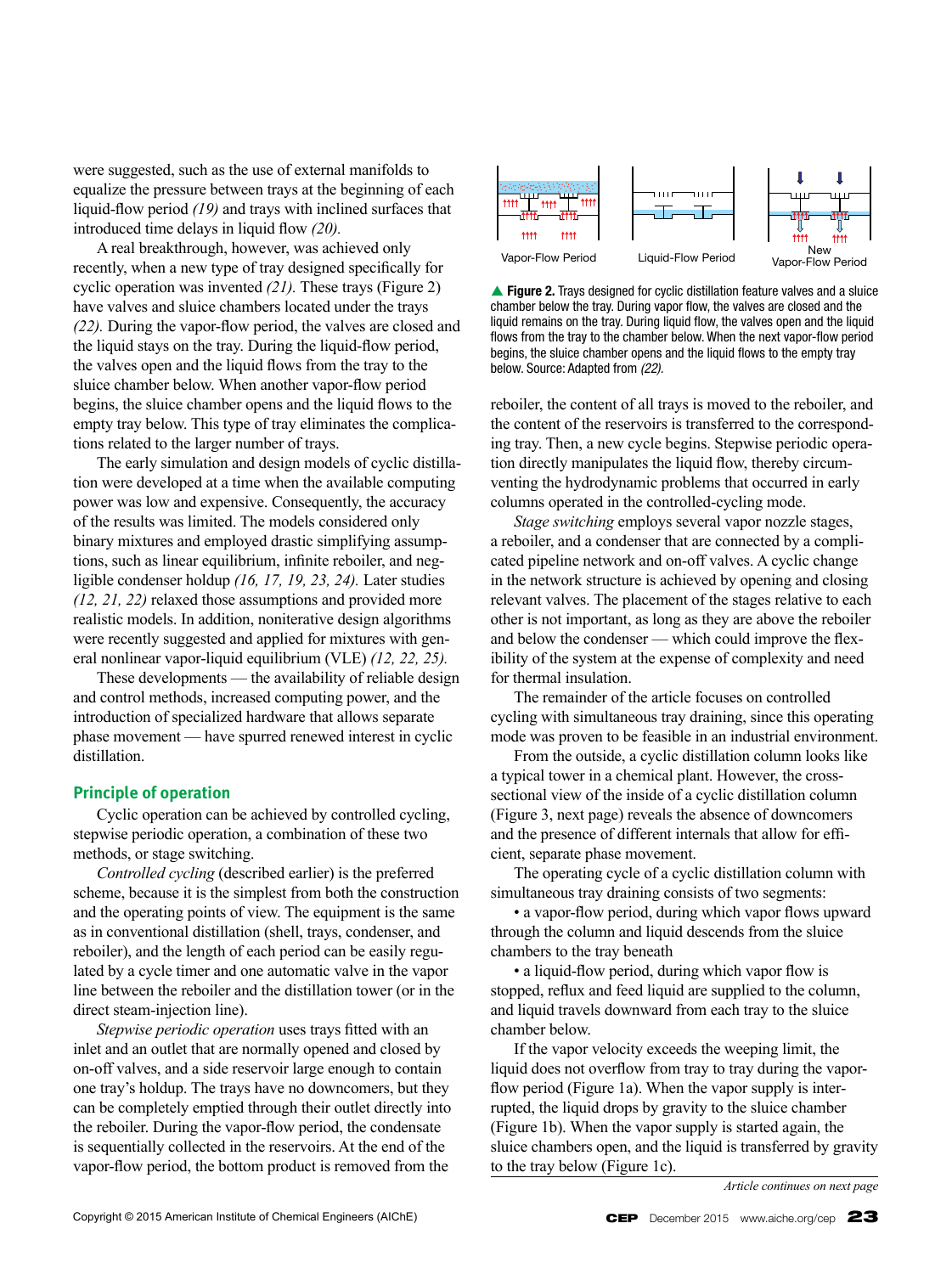# Reactions and Separations



Cyclic distillation is analogous to conventional distillation with liquid-phase concentration gradients across the plates of the column *(26).* In the case of cyclic distillation, time is the independent variable, whereas in conventional distillation, the independent variable is distance. The concept of cyclic distillation could be extended to catalytic cyclic distillation, a novel setup that combines the benefits of reactive distillation with those of a cyclic operating mode *(22).*

### **Simulation and design models**

For the vapor-flow period, the model uses the usual mass and energy balance equations for each tray, but they are written in the dynamic form and without the terms that



**Figure 4.** The cyclic distillation simulation model solves the mass and energy balance equations iteratively.

**figure 3.** Trays designed for cyclic distillation have no downcomers. Instead, valves and sluice chambers effect liquid flow. Photo courtesy of MaletaCD.

represent liquid flowing in and out. For the liquid-flow period, the model simply describes the movement of the liquid from one tray to the tray below, taking into account the mixing that occurs on the feed tray and the reboiler. The model solves the vapor and liquid equations in an

iterative procedure (Figure 4).

The results can be represented as the change in various operating parameters (*e.g.,* temperature, pressure, flowrate, composition) on each tray over time. Figure 5 illustrates the change in the liquid composition in the condenser, reboiler, and selected trays over several operation cycles *(12).* The sustained oscillations reveal that the distillation column works in a cyclic operation mode.

Figure 6 provides an alternative representation — the composition of the liquid as it flows down the column. This is the basis of a design method *(12, 25)* that involves writing a mathematical model in the form of delay-differential equations that describe the change of the liquid state as it moves backward in time, from reboiler to condenser, while in contact with the vapor rising from the tray below. The time needed for the vapor to travel up the column from the reboiler to the condenser determines the total number of trays.

## **Illustrating the benefits and limitations**

Consider the separation of a classic model mixture: an equimolar mixture of benzene and toluene. Figure 7 plots the energy requirements, expressed as vapor to feed ratio (*V*/*F*), as a function of the separation performance, expressed as product purity  $(x_D)$ , in a conventional distillation column with 24 trays and in cyclic distillation using 24, 20, 16, 14, and 12 trays *(12).* The energy requirements (which are directly proportional to the vapor flowrate, *V*), as well as the number of trays (*NT*) required to obtain a given purity at a given vapor flowrate, are significantly lower for cyclic distillation than for conventional distillation. Thus, for a fixed number of trays, cyclic distillation has lower energy requirements (lower operating cost) and achieves higher purities (better separation performance). Alternatively, for the same vapor flowrate, fewer trays (lower investment cost) are required for cyclic distillation.

A plot similar to a McCabe-Thiele diagram provides insight into the cyclic distillation operations. For example, Figure 8 represents the distillation of an ideal binary mixture with a relative volatility of  $\alpha = 3.5$  (a common value), at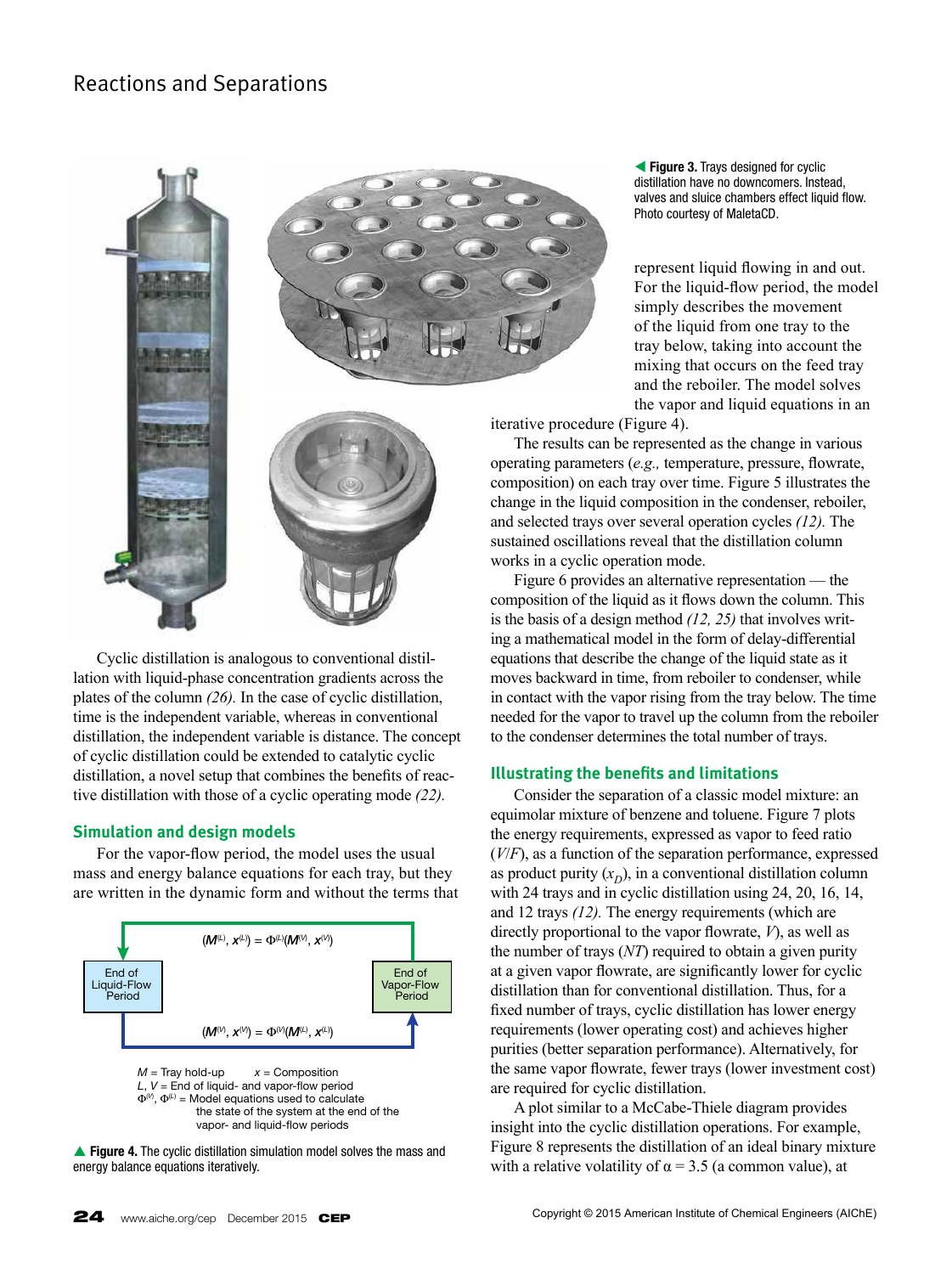

**▲ Figure 5.** This trend chart records the change in liquid composition (y-axis) in the condenser, reboiler, and four trays over several operating cycles. (Note that the scales are different.) Source: Adapted from *(12).*



**Figure 6.** The liquid-phase composition changes as the liquid moves down the column. Source: Adapted from *(12).*

various operating conditions. It is worth noting the existence of a minimum vapor flowrate  $(V_{min})$  that corresponds to an infinite number of trays, and a minimum number of trays  $(NT_{min})$  that corresponds to an infinite vapor flowrate  $(12)$ . These limiting cases are represented by the blue and green operating lines drawn at *Vt vap* = 0.35 and 4 kmol/cycle, respectively. At the same vapor flowrate, cyclic distillation (magenta operating line drawn at  $Vt_{vap} = 0.442$  kmol/cycle) achieves the same product purities using fewer stages than conventional distillation (dashed magenta operating line).

Even though it may seem more complicated, the periodic operation mode does not add control difficulties in practice. As in conventional distillation, the amount of distillate and bottoms withdrawn from the column regulate the levels in the reflux drum and reboiler. For quality control, one can measure temperatures in the stripping and rectifying sections at certain moments in time, for example, at the end of the vapor-flow period. Then, by means of a suitable discrete-time control algorithm, the rate of vapor flow or the duration of the next vapor-flow period is adjusted. In this way, feed rate and composition disturbances are effectively rejected *(12).*

Note, however, that cyclic operation also has its

1.5<br>
1.5<br>  $\begin{array}{r} \n \text{V} = 24 \\
 \hline\n 1.0 \n \hline\n 0.0001 \n \end{array}\n \quad\n \begin{array}{r} \n \text{V} = 24 \\
 \hline\n 0.001 \n \end{array}\n \quad\n \begin{array}{r} \n \text{Classic Distribution} \\
 0.01 \n \end{array}\n \quad\n \begin{array}{r} \n \text{Classic Distribution} \\
 0.1 \n \end{array}\n \quad\n \begin{array}{r} \n \text{Classic Distribution} \\
 0.1 \n \end{array}\n \quad\n \begin{array}{r} \n \text{Classic Distribution} \\
 0.1 \$  $1 - x_{D}$ 0.0001 0.001 0.01 0.1 2.5 2.0 1.5 1.0 *NT* = 24  $20$ 16 14 12 *NT* = 24 Classic Distillation

**▲ Figure 7.** The energy requirements (expressed as  $V/F$ ) are much lower, and the separation performance (expressed as  $1-x<sub>D</sub>$ ) is much higher, for cyclic operation than for conventional distillation. Source: Adapted from (12).



**Figure 8.** The cyclic operating mode can be represented using equilibrium (orange) and operating (magenta, blue, green) lines. The dashed magenta line is for classic distillation and the solid magenta line is for cyclic distillation, both at  $Vt_{\text{var}} = 0.444$  kmol/cycle. The blue and green lines are for the limiting cases of cyclic distillation: blue for the minimum vapor flowrate and infinite number of trays ( $V_{van} = 0.35$  kmol/cycle), green for the minimum number of trays and infinite vapor flowrate ( $V_{\nu_{20}} = 4$  kmol/cycle). Source: Adapted from *(12).*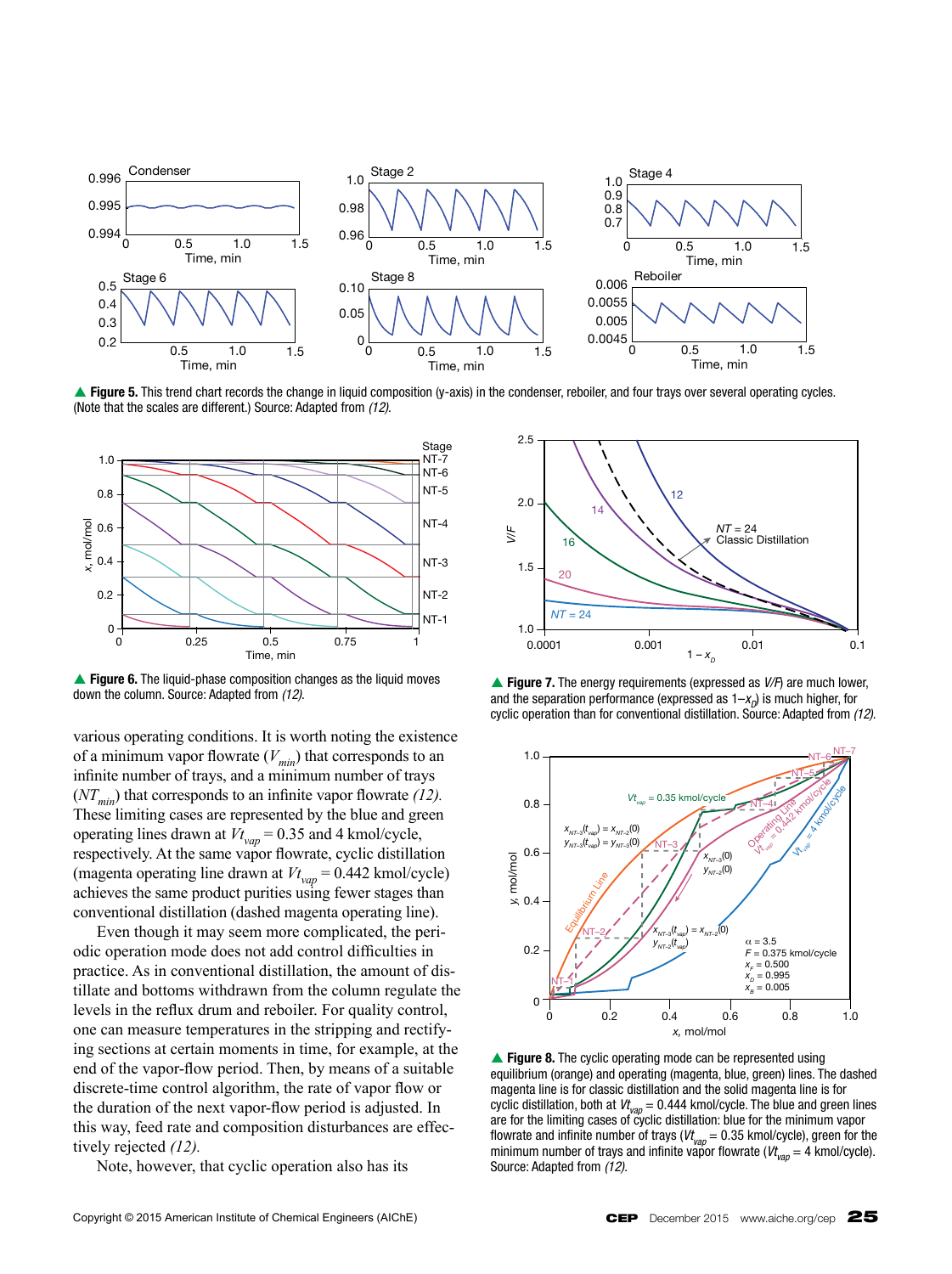# Reactions and Separations

limitations. The application of cyclic operation to vacuum distillation seems rather difficult, and the performance enhancement critically depends on the complete separation between the liquid- and vapor-flow periods. The sluicechamber trays discussed here seem to avoid the limitations of simple trays in vacuum applications *(27).*

## **Industrial applications**

Cyclic distillation has been carried out at pilot scale for the separation of benzene/toluene, methanol/water, acetone/water, and methyl-cyclohexane/*n*-heptane mixtures. At production scale, cyclic distillation is already used in the petrochemicals industry for kerosene fractionation.

It is also being used in the food industry, where a cyclic distillation column acts mainly as a stripper that concentrates alcohol from about 8 wt% ethanol to 27–45 wt% ethanol. In the beer manufacturing process, the ethanolwater mixture leaving the fermenter contains approximately 30 impurities accounting for less than 0.2 mol% of the stream. This stream, which has an alcohol concentration of 10 vol $\%$  (3.29 mol $\%$ ), enters the top tray of the cyclic distillation column (stripping column), while steam is injected into the reboiler. The specification for the ethanol concentration in the top distillate varies between 13 mol% and 24 mol%, and typically has a value of about 18.25 mol%, while the concentration of ethanol in the bottoms must not exceed 0.004 mol% *(21).*

Over the past decade, MaletaCD has built and installed several commercial-scale distillation columns ranging in size from 0.4 m to 1.7 m and equipped with five to 42 trays. One column for ethanol concentration has 15 stages, a 0.5-m dia., and a  $20 \text{-} m^3$ /day capacity. The first dividingwall column to employ cyclic operation is a 42-tray, 1.5/1.7-m-dia., 25-m3/hr unit that processes kerosene and mineral spirits at a plant in the Middle East.

Reference 27 provides more details about a pilot-scale cyclic distillation column operated in industry, including a comparison to an existing column.

Other potential applications for cyclic distillation include: biofuels (bioethanol, biodiesel, biobutanol) production, organic chemical synthesis, specialty chemical manufacturing, pharmaceutical production, gas processing, and petrochemical manufacturing. Major manufacturers of distillation equipment should be able to develop and deliver the required internals for the revamping of existing (tray) towers into cyclic distillation columns.

When planning and executing such a revamp project, keep in mind the tips Bouck offered for avoiding revamping pitfalls *(28)*:

- perform an objective economic reality check
- consider long-term capacity needs
- plan for personnel changes
- provide the right input to process simulation
- interpret the simulation results correctly
- consider heat-transfer capabilities and hydraulic capacity
- identify existing equipment limitations
- know the design capabilities of the vendor and contractor
- use special expertise for design reviews
- pay attention to installation details.

As the industrial application of cyclic distillation becomes more widespread, users and equipment providers will continue to gain valuable knowledge regarding the technology in general, as well as best practices and lessons learned.

### **Closing thoughts**

With a change of internals and operating mode, cyclic distillation can give new life to old distillation columns — increasing column throughput, reducing energy requirements, and improving separation performance. So, it might seem surprising that industry has not widely adopted cyclic distillation.

This is not the first time that the chemical industry is reluctant to implement novel process intensification technologies. Dividing-wall column technology faced a similar situation. From about the mid-1980s to 2000, only one industrial company was using DWCs, although it did operate many units around the world. Various perceived issues — such as complex internals, control difficulties, and the lack of design and control methods — made other companies reluctant to invest in the technology. Nevertheless, DWC technology flourished and today is considered proven technology, with a large number of industrial implementations in place and sufficient design and operating information available.

Cyclic distillation shows similar promise. To reach its potential, research needs to address several challenges:

• proving the advantages in new industrial applications that involve difficult separations, *e.g.,* close-boiling components, high-purity products, significantly larger column capacities

• developing process control techniques to address any tight purity requirements or feed variability (there is already much knowledge about distillation control that can be used for this work)

• further developing and implementing shortcut and rigorous design and simulation methods (for use in process simulators) that incorporate hydrodynamic models, for example, by making use of today's computing power and recent advances in computational fluid dynamics (CFD)

• developing improved tray designs that allow a perfect separation of phase movements, and expanding the worldwide availability of that equipment from a larger number<br>of equipment manufacturers of equipment manufacturers.